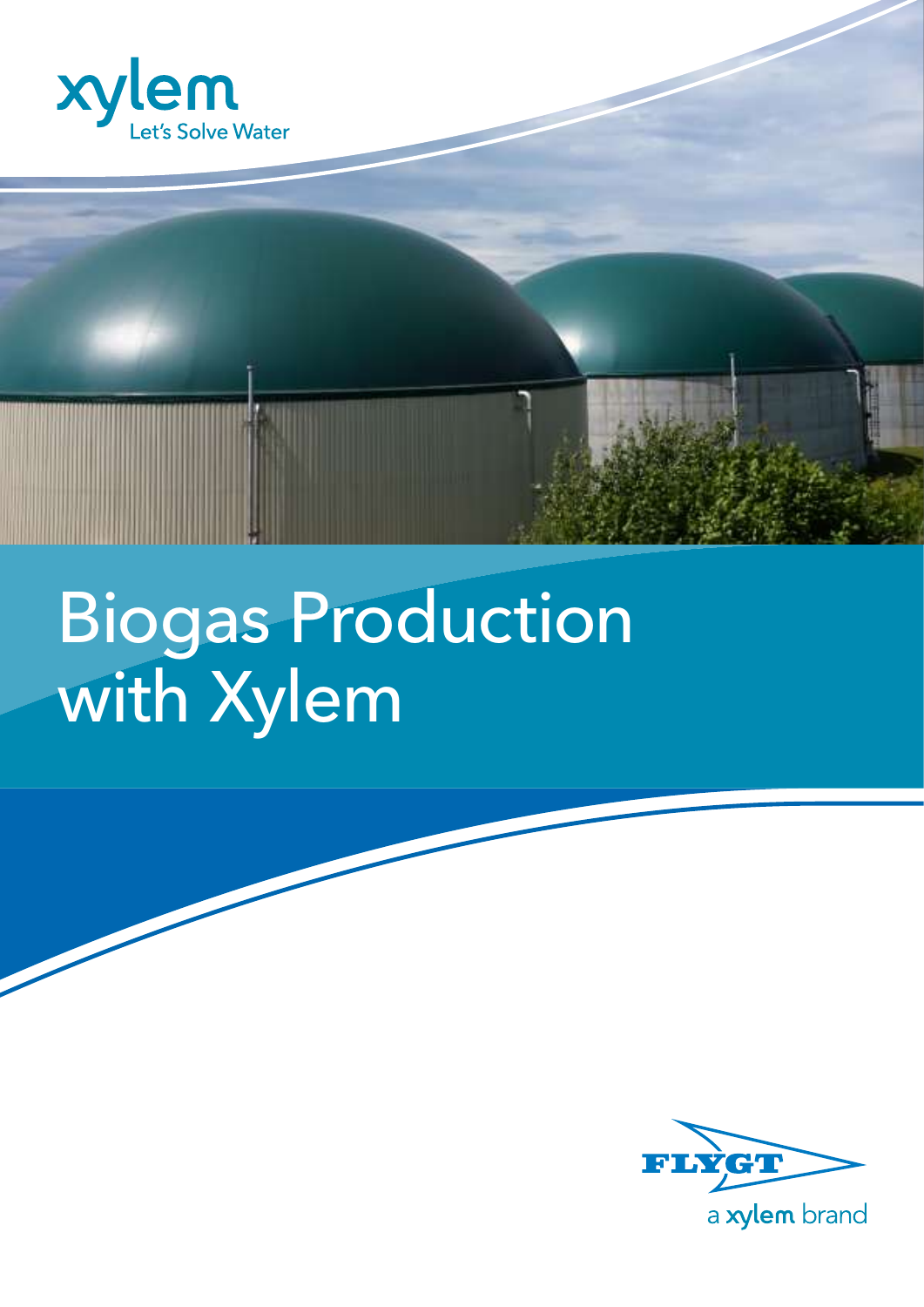Converting waste streams from agricultural and food production, as well as effluents from industrial and municipal wastewater treatment plants, into biogas is good for the environment, and when done efficiently, enhances bottom line.

Whether processing manure, silage, wastes from food processing, or even recovery of food residual from restaurants or residential homes, waste streams are rich in energy potential. Biogas production turns these waste streams into assets, creating renewable sustainable energy sources at both local and national levels, while reducing gas emissions linked to climate change.

Anaerobic digestion is a natural process, and relatively simple in concept. However, producing biogas efficiently requires effective pumping and mixing of often difficult substrates.



#### Waste to energy - secure the process and optimize efficiency with reliable Xylem brands.

The substrates for biogas production must be kept moving in the fermentation process, as well as in storage. Tank contents must be mixed to prevent both floating and settling of the substrates, to maintain a homogeneous blend. These substrates are often a combination of fibrous, low density material and heavier materials, two extremes that need to be maintained in suspension. Pumps must be capable of passing and/or chopping substrates without clogging, for a reliable, consistent feed.

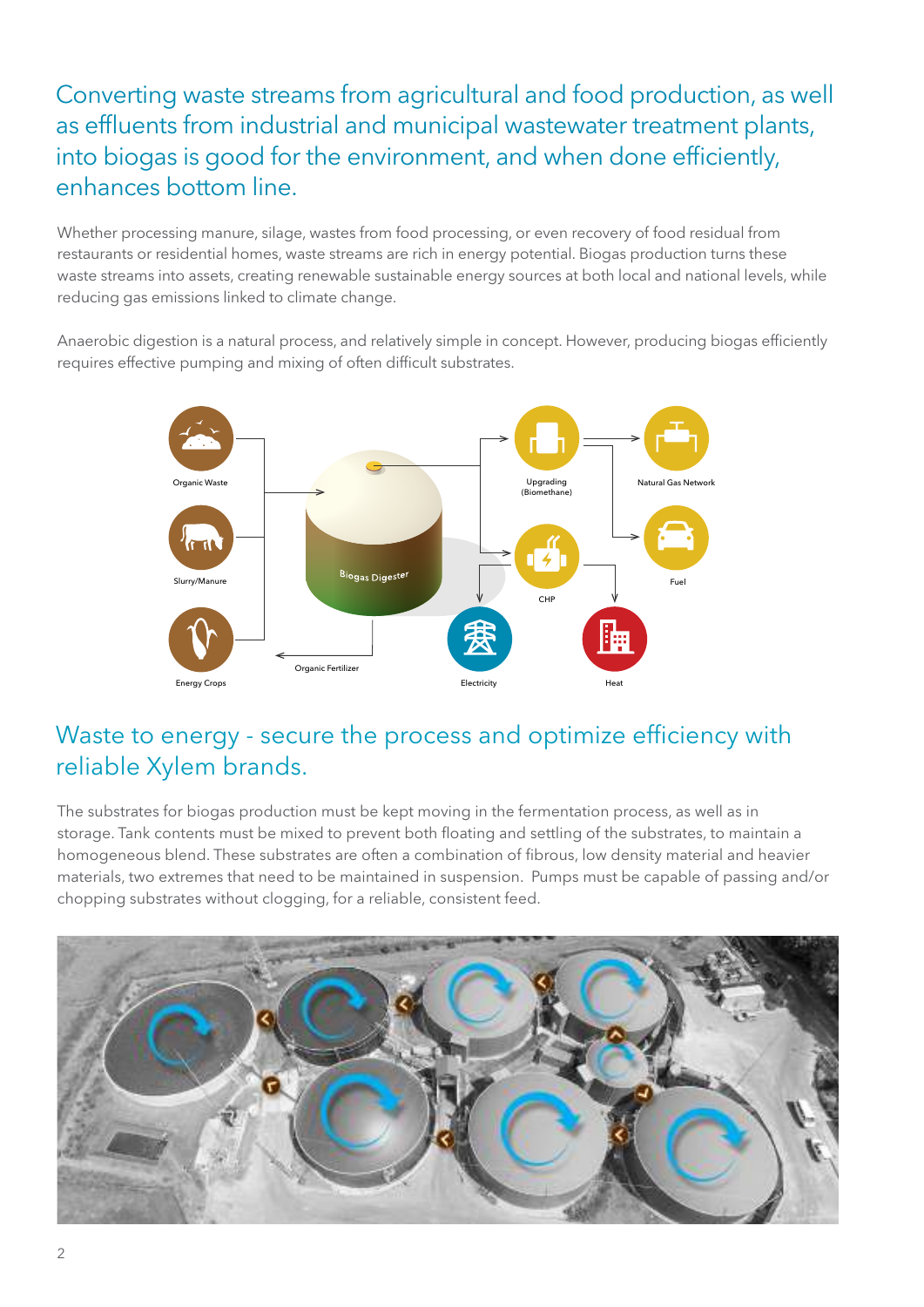#### Don't waste energy to release energy – know your mixing thrust to power ratio.

There is more to efficient mixing than power consumption (horsepower or kW) per volume. Efficient mixing is about the thrust generated per unit power consumed (N/kW). Xylem has a complete line of mixers with superior thrust to power ratios, for every tank configuration and every substrate blend. Mix and match mixer models, for a configuration tailored for your precise needs.

To maximize mixing, position the mixers for optimum bulk flow. Depth and angle of installation should be customized for the tank configuration and substrate characteristics. Fully submersible mixers, with depth and angle adjustment, offer the most flexible configurations for the highest energy efficiency.



#### **Pre-digester tanks**

Mixing duty:

- Blend substrates into a homogeneous feedstock
- Distribute solids evenly

#### **Digester and post-digester**

Mixing duty:

- Provide homogeneous substrate as food for biogas producing bacteria
- Prevent crust and foam formation
- Maintain stable and optimum temperature throughout the digester
- Blend the entire tank contents
- Release biogas bubbles at all depths of the digester, pushing them to the surface for collection
- Prevent sedimentation





#### **Final storage**

Mixing duty:

- Provide a homogeneous blend of fermented substrate for field application
- Re-suspend settled solids prior to pump out

**Each tank and every process require the right mixing system to keep the substrates moving and maximize energy production.**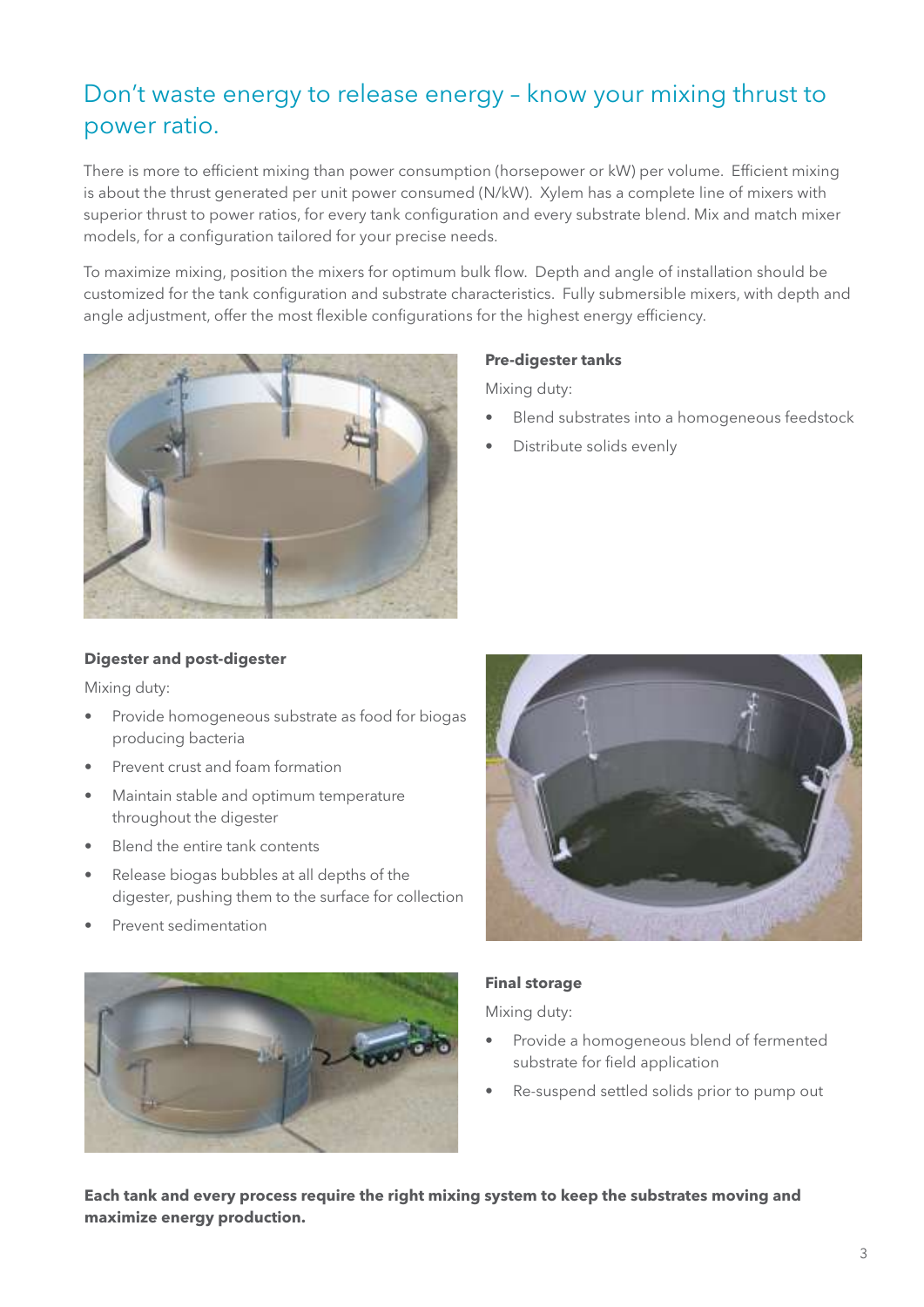### Flygt 4400 Geared Mixers Series

The Flygt 4460 mixer combines superior hydraulic design with large diameter propellers and low speeds for optimized thrust and maximized biogas production profitability by generating required bulk flow with minimum energy consumption.

- Low energy costs due to high efficiency in biogas media
- Maximum robustness when dealing with corrosive and abrasive liquids due to duplex steel propellers
- Clog-free operation even with fibrous substrates
- Easy installation and service
- Extended system lifetime thanks to reduced level of vibration
- Propeller sizes tailored to fit standard roof openings
- Flygt motors and heavy-duty gearboxes guarantee reliability and non-stop performance



| <b>Flygt 4460</b> | Rated output power<br>50Hz / 60Hz | Propeller<br>diameter | Thrust 50Hz/60Hz | Installation'                              |
|-------------------|-----------------------------------|-----------------------|------------------|--------------------------------------------|
| Mid-size          | 7.5kW/11hp                        | 1.25m/49''            | 2860N/2940N      | <b>Biogas</b><br>Support<br>System (BIS-1) |
|                   | 12kW/18.8hp                       | 1.25m/49''            | 3650N/3550N      |                                            |
|                   |                                   | 1.0 <sub>m</sub> /39" | $2800N/-$        |                                            |
| Low speed         | 5.7kW/8.4hp                       | 2.5m/98''             | 3850N/4000N      | Tripod guide bar                           |

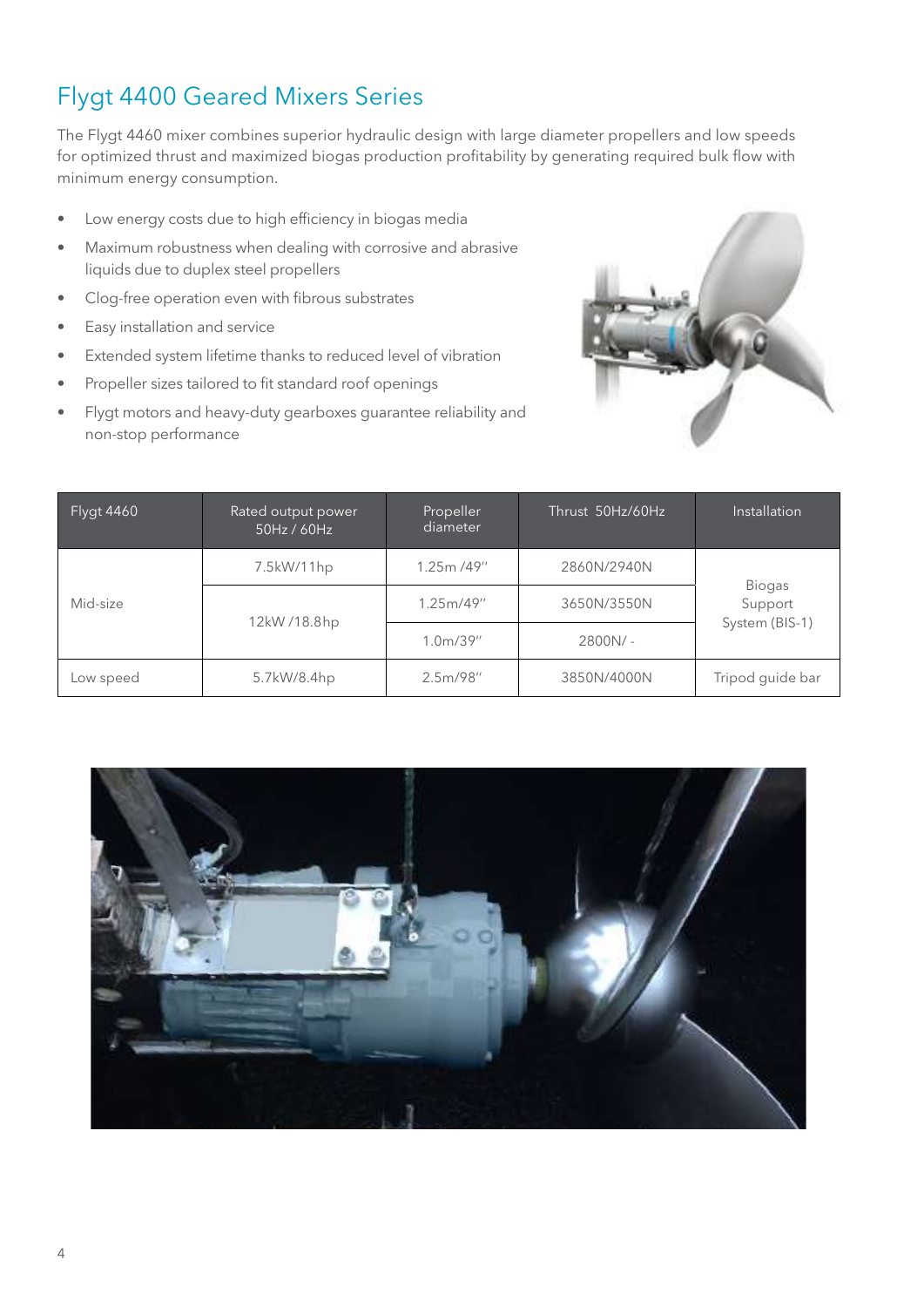# Flygt 4600 Compact Mixers Series

The Flygt 4600 compact mixers series has multiple applications within a biogas production facility, from small reception pits to large digesters/fermenters and storage tanks. Flygt compact mixers are powerful and clogfree, robust to handle solids and provide excellent bulk flow velocities. They are perfect for preventing crust formation at liquid surface.

- Designed to meet specific tank geometries and treatment objectives
- Optimized efficiency thanks to propeller shape and available propeller angles
- Propeller material options to meet biogas application demands: stainless steel 316, Duplex, Hard-iron™ and stainless steel 304
- Clog-free operation even with liquid containing fibrous material
- Robust design with reliability you expect from the Flygt brand



| Flygt 4600 series<br>compact mixers,<br>version 310/390 | Rated output power<br>50Hz/60Hz | Propeller                 | Max. thrust,<br>without jet ring<br>50Hz/60Hz | Installation                               |
|---------------------------------------------------------|---------------------------------|---------------------------|-----------------------------------------------|--------------------------------------------|
| Flygt 4650<br>Flygt 4660                                | 5.5kW/8.3hp<br>10kW/15hp        | 580 <sub>mm</sub><br>23'' | 1540N/1560N<br>2400N/2600N                    | <b>Biogas</b><br>Support<br>System (BIS-1) |
| <b>Flygt 4670</b><br><b>Flygt 4680</b>                  | 13kW/20hp<br>25kW/40hp          | 766 <sub>mm</sub><br>30'' | 3060N/3070N<br>4630N/5340N                    |                                            |

#### Flygt Jet Mixers – with N-pump technology

#### **To round out the biogas mixer selection, Xylem offers a line of jet mixers.**

Flygt jet mixers combine the energy efficient, non-clog Flygt N-type pump with an innovative ejector design.

- Located outside of the tank
- Easy maintenance access
- Safe working environment
- Low installation costs
- Possibility of handling solids thanks to large discharge nozzle and ejector pipe
- Increased mixing efficiency thanks to innovative ejector pipe design

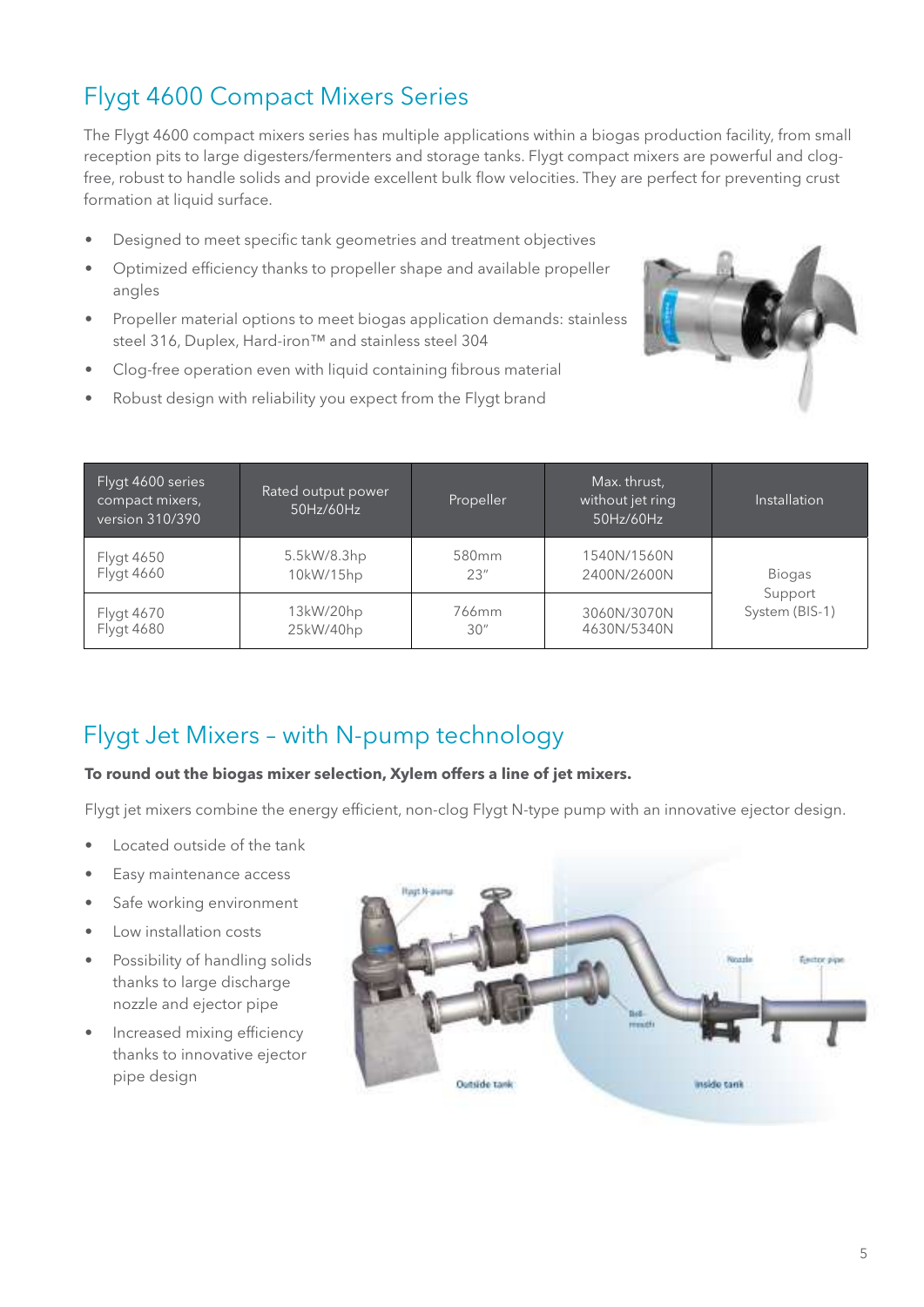### Secure biogas production with BIS-1 Biogas Support System.

The BIS-1 Biogas Support System was engineered to support critical functions for optimal biogas digestion operation including the ability to:

- Move the mixer up and down on the guide bar without opening the digester roof or hatch
- Rotate the mixer +/- 45 degrees in the horizontal plane without opening the digester roof or hatch
- Simply lift the mixer out of the digester without emptying the tank

This adjustable feature allows the operator to raise the mixer to break up a crust, or lower it to suspend settling solids.

Both Flygt mid-size mixers and Flygt compact mixers can be installed with the BIS-1 guide bar for vertical and angular adjustability. These mixers can be combined and matched for optimal digester operation.



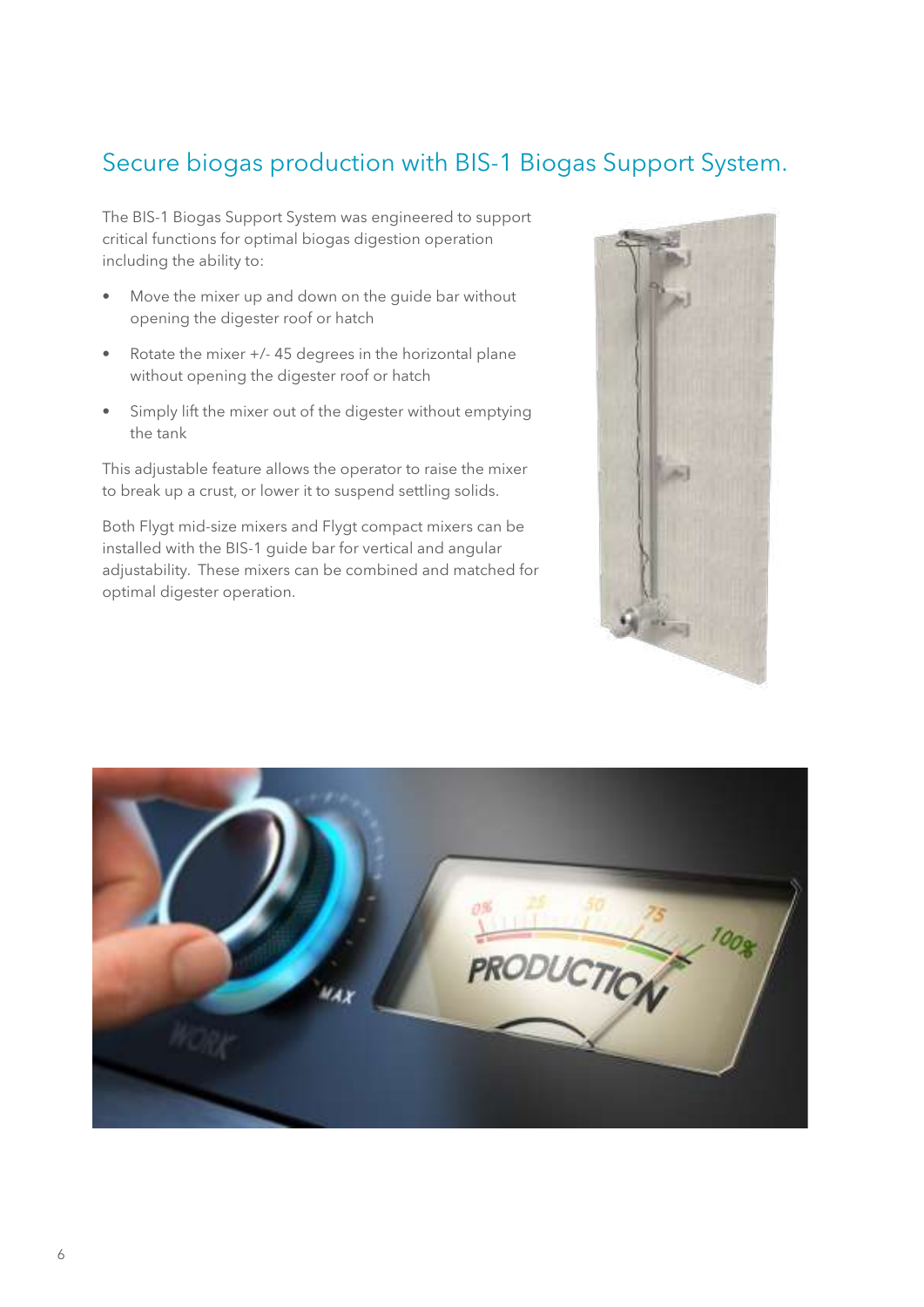# Let us help you select the most cost effective solution for your biogas mixing needs.

Each project is unique. Your mixing requirements depend upon your substrates, tank geometries and throughput. Xylem mixing experts have decades of experience in mixing of all types of substrates under all operating conditions. Keeping the digester uniformly blended requires understanding of the density gradients of the different digester feed substrates.

Xylem application experts understand the differences between silage, manure, food waste, and palm oil residuals, and how combining waste streams impacts substrate characteristics. They understand that mixing 30% to 40% dry matter content, and low density feedstock, often requires high turbulence to pull the light weight dry matter down into the liquid layer. Substrates with only 3% to 4% dry matter are much easier to handle, and might call for jet mixing instead.



CFD results showing Velocity magnitude [m/s] at the liquid surface (biogas digester)

Xylem's 'know how', combined with the most advanced computer modeling (CFD) and an extensive data base, can help you determine the right combination of mixers for your biogas facility. Whether you are looking at a new design, or to optimize an existing operation, we can help you explore options and determine the most cost effective solution to achieve your biogas production goals.

**Cost effective, energy efficient, reliable, sustainable – that's the Xylem promise.**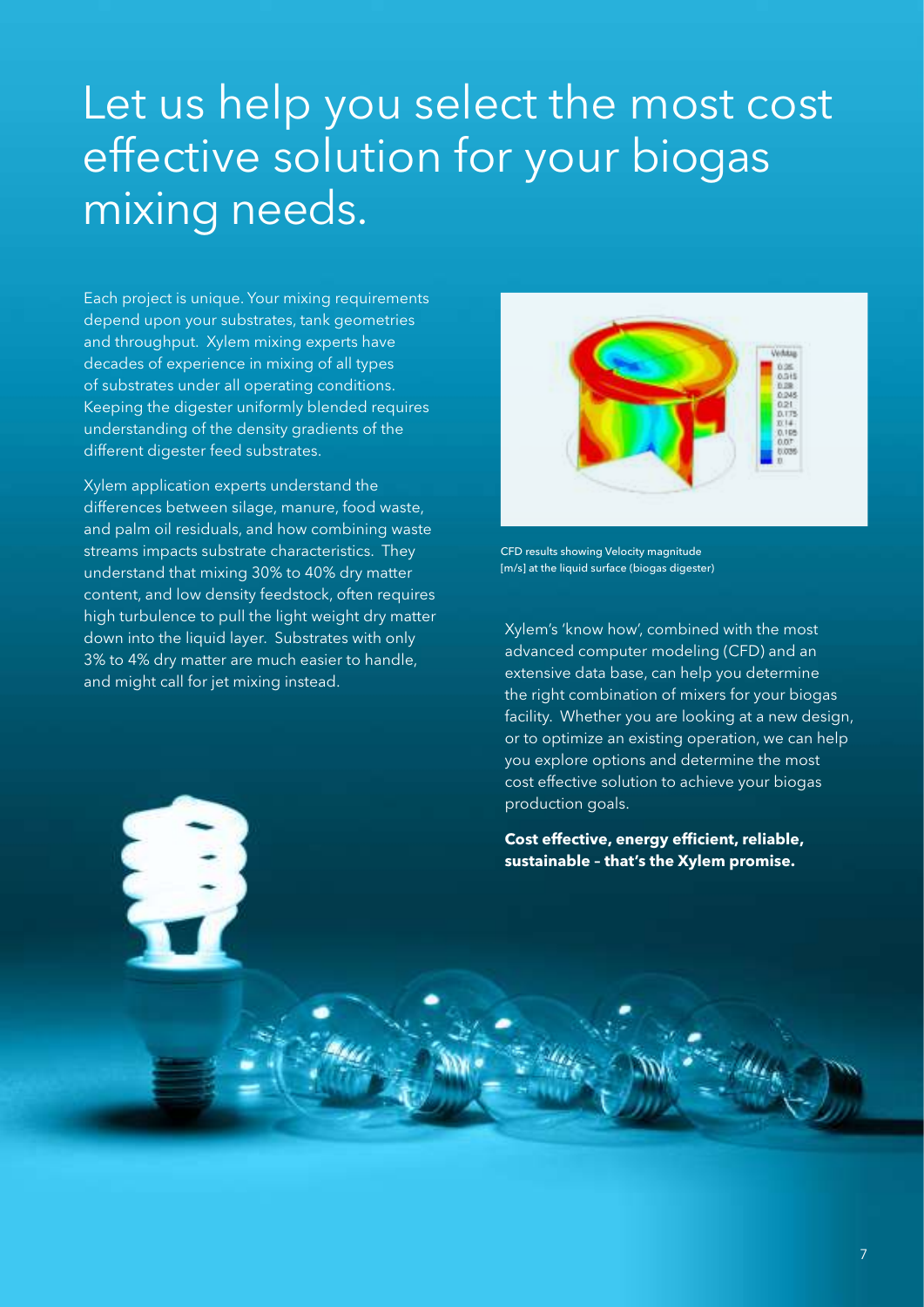# What about transport between tanks? Xylem keeps substrates moving.

Xylem pumps keep substrates moving between tanks as well. Whether you are moving high dry solids, calling for a progressive cavity pump, fibrous liquid substrates needing non-clog or chopper pumps, or drainage from various structures, we have a pump to meet your requirements.



#### Flygt pumps move tough substrates between tanks.

For lower solids content substrates, the N Series non-clog and F Series chopper pumps offer reliable service at exceptional energy efficiency.

#### Flygt N and F Series Pumps.

Non-clog by design, the N-impeller provides a patented hydraulic system that is self-cleaning combined with a sustained energy efficiency above 80 percent. Change out the N Series insert ring for a chopper ring and you have just upgraded your N Pump to a F Series chopper pump. Built for heavy duty applications, the F Series has the added benefit of chopping fibrous substrates into smaller pieces, making subsequent mixing and digestion more efficient.

Depending upon the substrate and dry solids content, Flygt submersible pumps may be suitable for almost all applications in a biogas production facility. Optional dry installation provides an easy maintenance access.

Flygt N and F pumps can be used to transfer liquids from the reception pit to the collection tank, from collection tank to digester, from digester to final storage tank and from final storage tank to spreader truck. Combine a N or F pump with a submersible mixer and achieve homogeneous media for easy handling.

#### Flygt D Series Pumps.

Flygt D Series offers a number of pumps capable of handling solids up to 4 percent. Made with stainless steel 316, these pumps are perfect for lighter solid duty, such as transferring site drainage to collection pits. D Series pumps operate on a vortex principle, for low-maintenance, trouble-free operation.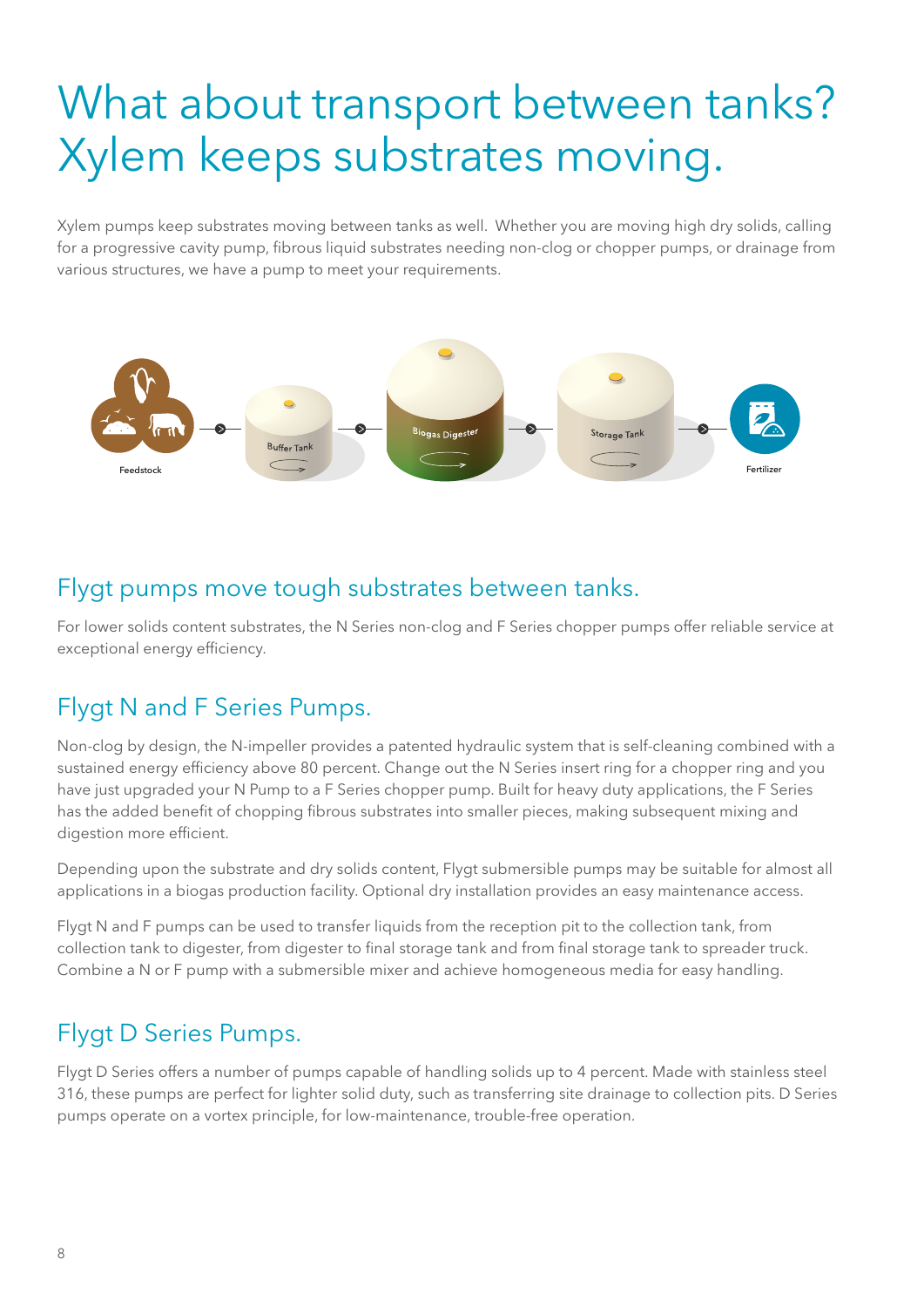### Progressive cavity (PC) pumps move substrates with high dry solids content effectively and reliably.

Xylem's Flygt Compact C Range progressive cavity pump is capable of moving substrates with a dry solids content of up to 15 percent. Designed for small spaces, the Compact C can deliver flow rates up to 200 m3/hr (880 gpm) and pressures up to 24 bars (348 psi).

The Widethroat W Range progressive cavity pump can handle substrates with up to 40 percent dry solids content, with a maximum capacity of 215 m3/hr (946 gpm), at pressures up to 48 bars (696 psi). It is ideal for transferring high solids content substrates like silage.



#### Handling thin liquids with Lowara pumps.

Whether you need to transfer wastewater, run off water, condensate or hot water, Lowara pumps offer a smart and economical solution for the required duty.

The Lowara wastewater pump range is made for long time non-clog operation. The range consists of stainless steel pumps, grinder pumps with a state of the art cutter system, and robust cast iron self-cleaning non clog pumps. The Lowara dewatering pump range in stainless steel is designed for portable or fixed installation and suitable for clean or light contaminated water.

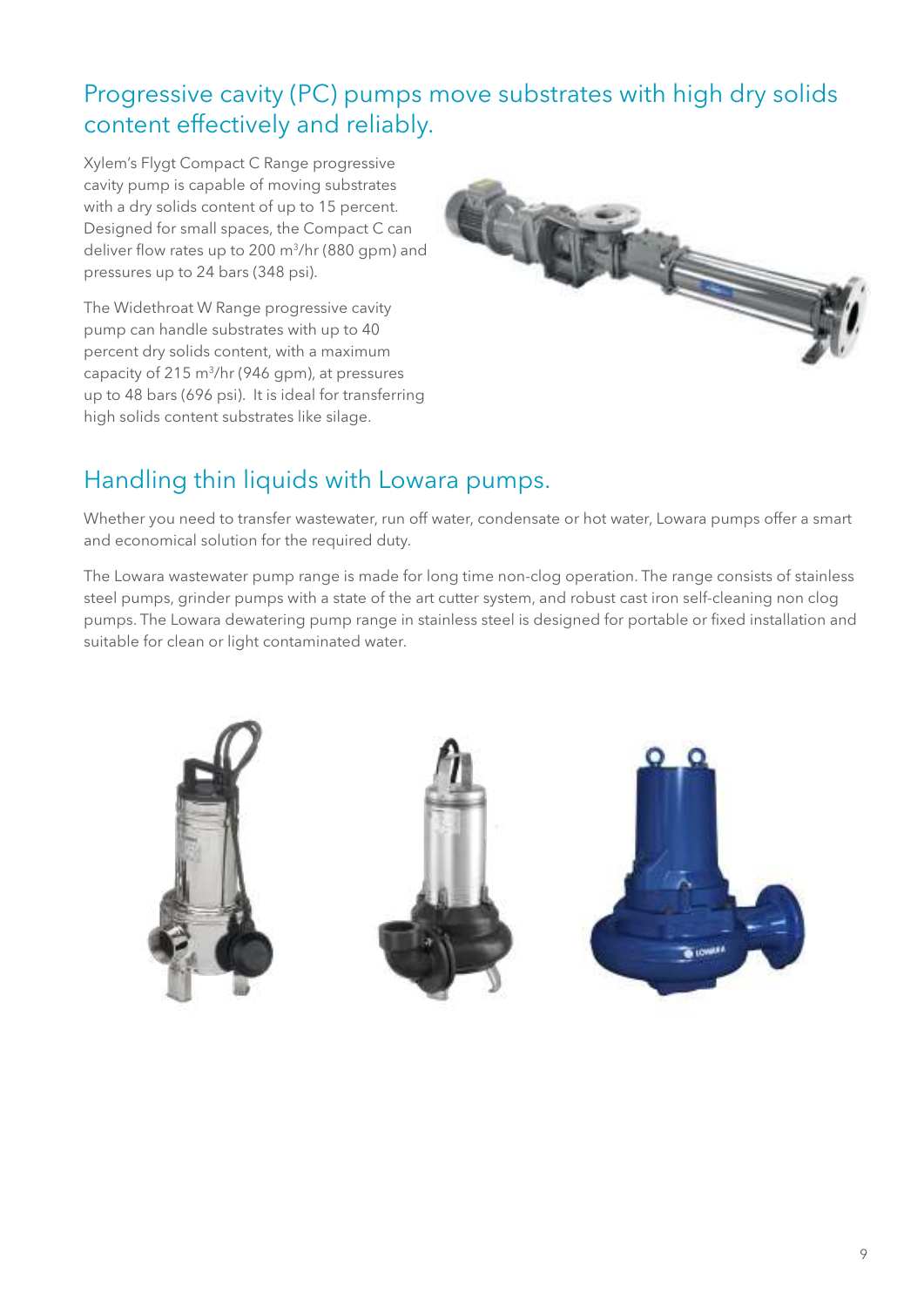

#### Mixing and pumping, Xylem keeps it moving after the sale.

#### **Reliability and low life-cycle costs**

Built for energy efficiency, low maintenance and outstanding performance, the complete line of mixers and pumps assure that your biogas production will be safe, efficient and profitable.

#### **Years of trouble-free operation**

Every Flygt mixer or pump is backed by our global network of service partners and local service centers. Our quick, professional teams will keep you moving with quality maintenance services and genuine Flygt spare parts.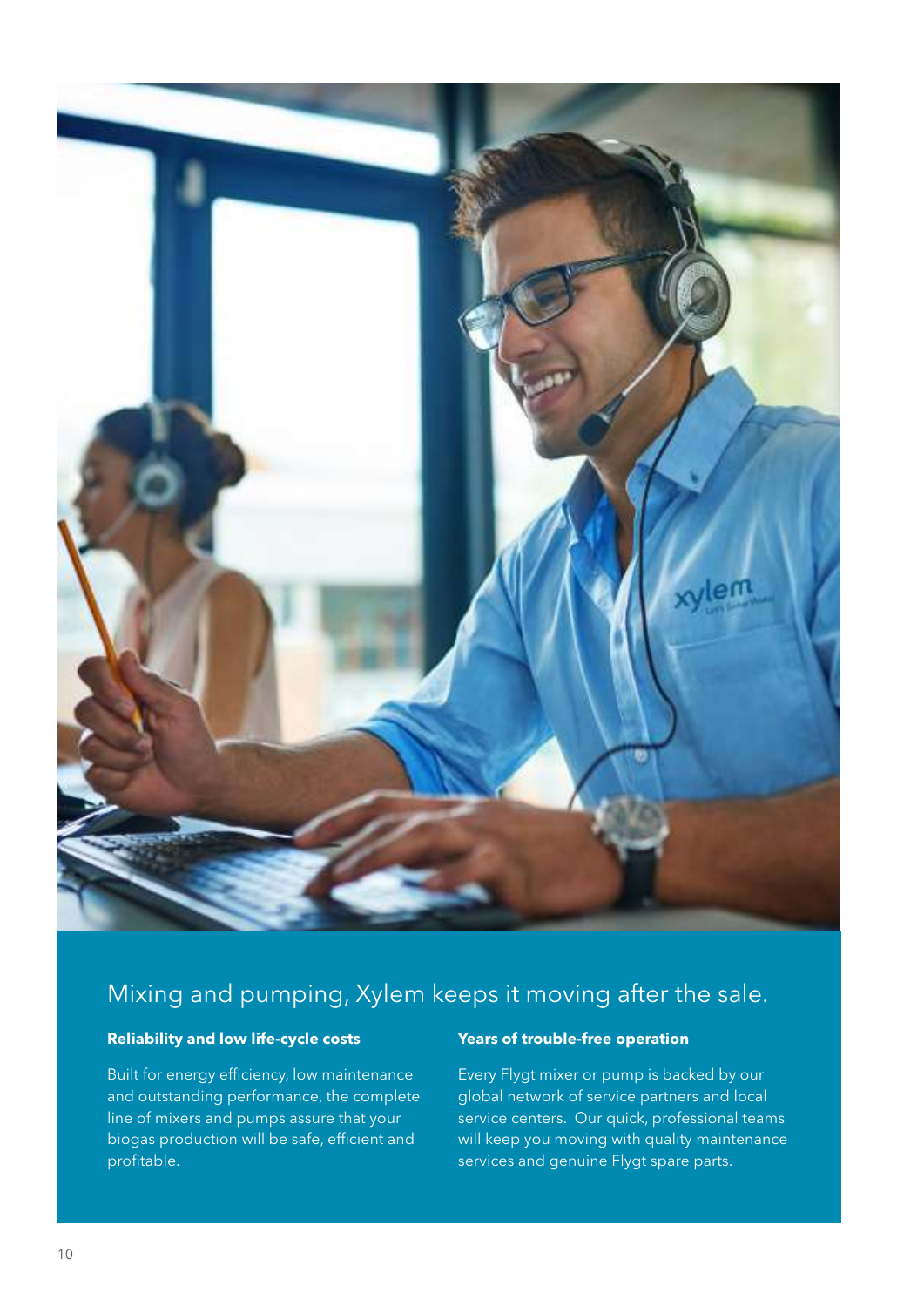# Managing efficiency and preventing failure within biogas production using real-time analysis of BMP & FOS/TAC.

#### Analytical Instrumentation for Biogas.

The need for analysis of the feedstock and monitoring of the biogas process are crucial for a smooth and efficient digester operation. Xylem provides proven analytical instrumentation for the measurement of specific biogas parameters with its brands WTW and SI Analytics.

#### SI Analytics TitroLine® 5000 auto-titrator.

The most important measurement within the process itself is the FOS/ TAC or alkalinity ratio; an ongoing indicator of the bio-fermenters stability based on Volatile Fatty Acids content (FOS) and buffer capacity (TAC) that prevents acidification in the reactor. The SI Analytics TitroLine 5000 auto-titrator, with built in FOS/TAC method and burette, provides daily analysis of how the fermentation plant is performing. Daily monitoring is the key to preventing plant underperformance due to an imbalance of feedstock load. In a worst case scenario, this imbalance may cause a whole process restart, which translates to great loss of time and biogas production.



## OxiTop Control respirometry.

Another method of optimising the performance of a biogas plant is by monitoring the bio-methane potential (BMP) of the variant feedstock samples under similar conditions to that of the fermenter (pH, temperature, pressure) over a period of 21 to 28 days using an OxiTop IDS respiratory system. Such monitoring emulates the fermentation process and as such provides data for process control. Uniquely, the OxiTop® IDS/B measuring heads are specifically designed for the biogas industry due to their ability to withstand corrosion caused by hydrogen sulphide.

### pHotoFlex TURB.

Instruments such as the WTW pHotoFlex TURB handheld photometer can not only provide an array of photometric data such as COD and ammonia for waterways and pond analysis, but they also have the ability to measure pH/ORP and turbidity on a single meter. With this universal performance, this meter supports costeffective but precise analysis of optical and electrochemical parameters.